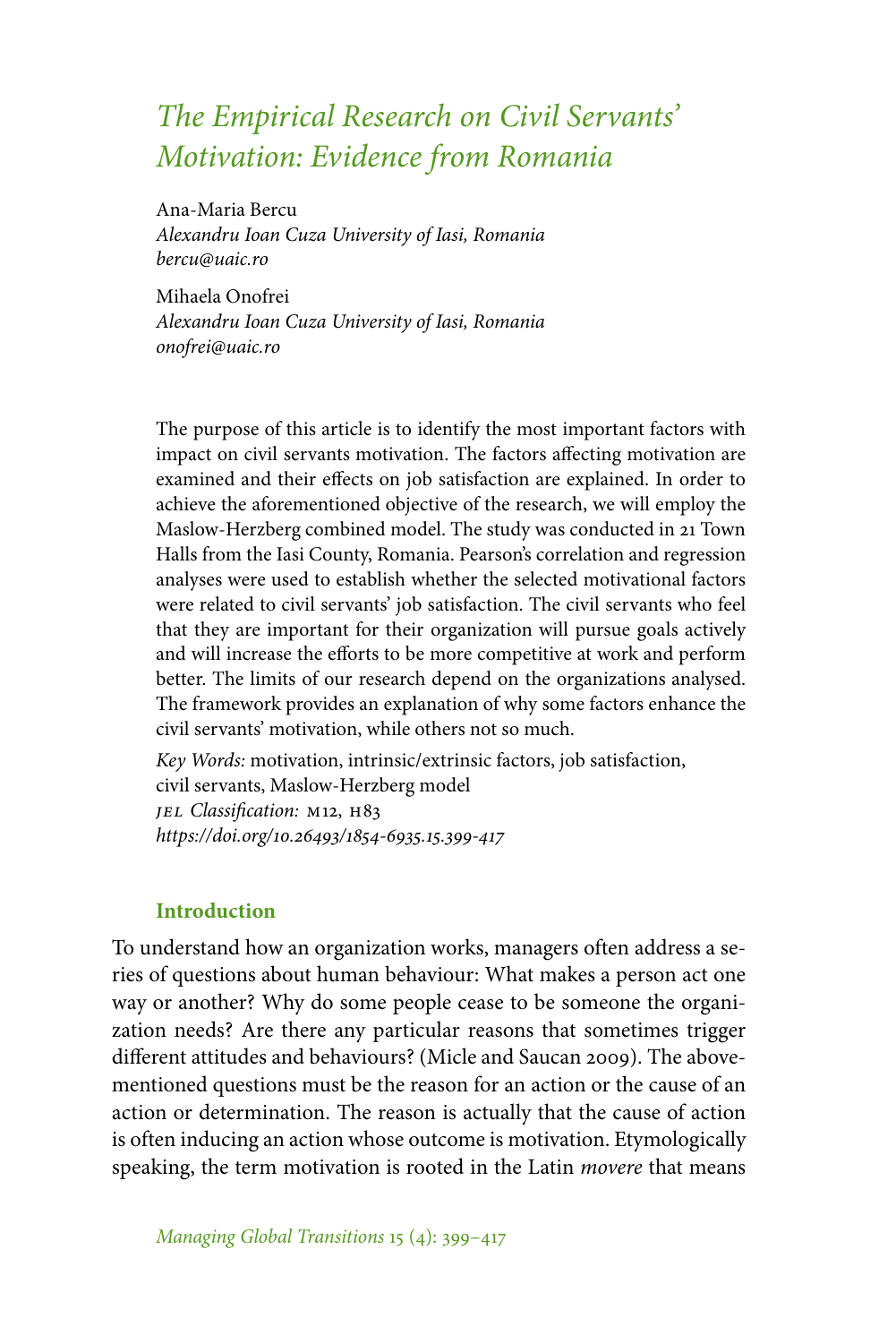to set in motion, move. Usually, the term refers to stating the reasons required to direct the body to meet the behaviour, and therefore remove it. The literature defines motivation as 'the sum of forces (both internal and external) leading human behaviour to achieve a certain goal and then determine concern for other needs' (Prodan 2006). Motivation is defined as 'action taken to achieve a goal, in the presence of a stimulus – known or not' (Clegg and Birch 2002).

In the narrow sense, motivation is 'the interdependence of the needs, aspirations and interests of staff within an organization and the fulfilment of the objectives, tasks and responsibilities within an organization' (Nicolescu and Verboncu 2007).

Broadly speaking, motivation is 'the result of decisions and actions taken by the whole staff of an organization to contribute (directly or indirectly) to the realization of functionality and superior performance, based on the correlation interests in achieving the organization's objectives' (Gellerman 1963).

The main aspect of motivation is that it determines the action. The essence of motivation is to identify ways in which employees (with varying needs and personalities) can be encouraged to participate as effective as they are able in achieving the objectives. Motivating employees to achieve the best results is determined by a combination of factors that can be grouped into:

- internal factors/individual, as attitudes, needs, interests, value systems, perceptions of tasks;
- external factors/organizational, such as payment system, incentive system, specifying tasks, control system, feedback.

These two sets of factors interact, resulting in the staff behaviour at workplace.

Summarizing, we can say that motivation: it is understandable (understanding how different components of motivation are working is essential to determine and influence the motivation of staff); it is a process (a series of steps/stages lead to motivation, the lack of a step results in the failure of the process); it is a long-term problem (requires continuous monitoring, diagnosing and error correction);it is logical (the underlying principles are logical and understandable); it could be managed (this follows from the previous feature); it is working (they can choose what is working, the effort for each task and the time allocated to this effort); it means collaboration (between the organization and employee: the orga-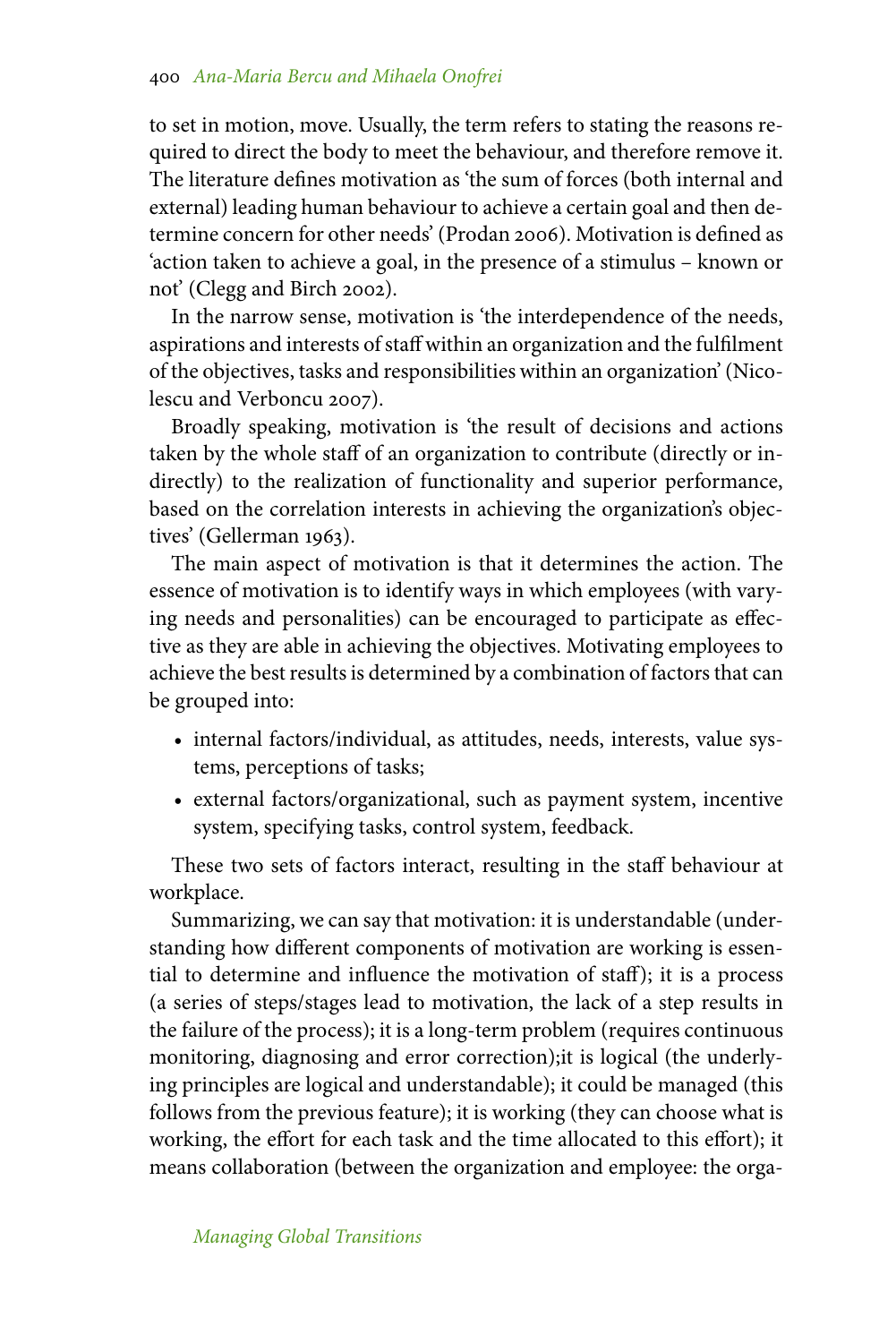nization provides payment and benefits in return for the time and energy of the employees); it could be maximized (using intrinsic or extrinsic motivational factors, as well as increasing the action of factors with positive impact and adjusting the negative impact of others). The feedback value is well-known (Steelman and Rutkowski 2004) and has a direct effect on motivating employees and reinforcing their behaviour. The importance of feedback on job performance is confirmed by a series of studies (Kluger and DeNisi 1996).

Recent studies (Andrews 2016) show motivation as a part of the wave of administrative reforms inspired in the New Public Management Model (npm) (Pollit and Bouckaert 2011), namely the Public Service Motivation (psm). psm has been one of the concepts peculiar to the field of public administration (Perry and Vandenabeele 2015), which swung back to public values, which, once again, is seen as the moving force within the public organizations (O'Flynn 2007). psm is characterized as a reliance on intrinsic rewards (e.g. a sense of accomplishment, reputation for serving public interest, or duty of a public employee) over extrinsic rewards (e.g., a pay rise, opportunity for advancement, or job security) (Park and Rainey 2007). psm expresses a preference for 'helping others', 'benefiting society' or 'engaging in an interesting public service' (Steijn 2008).

Correlated with the  $p_{SM}$  theory is the self-determination theory ( $SDT$ ), one of the leading motivation theories in the field of social psychology, which states that all the humans need to satisfy three basic psychological needs: autonomy, competence and relatedness (Ryan and Deci 2000). Correlating these assumptions on motivation in public administration, the literature (Andrews 2016) reveals that there are two basic strategies: controlled motivation, sustained by the putative efficacy of external means to regulate public servants' behaviour, leading to the reward and punishment approach, and self-motivation, which can emerge from an individual's set of values and from the satisfaction of the three basic psychological needs (Ryan and Deci 2000).

## **Background of the Issue: Motivational Factors and Job Satisfaction**

In public administration, motivation has become an important issue (Behn 1995) even though, for a long time, the accent was on motivation of employees from the private sector (Kanfer 1994). In the case of the private sector management, the research of motivation and job satisfaction are common issues; as such, in the public administration sector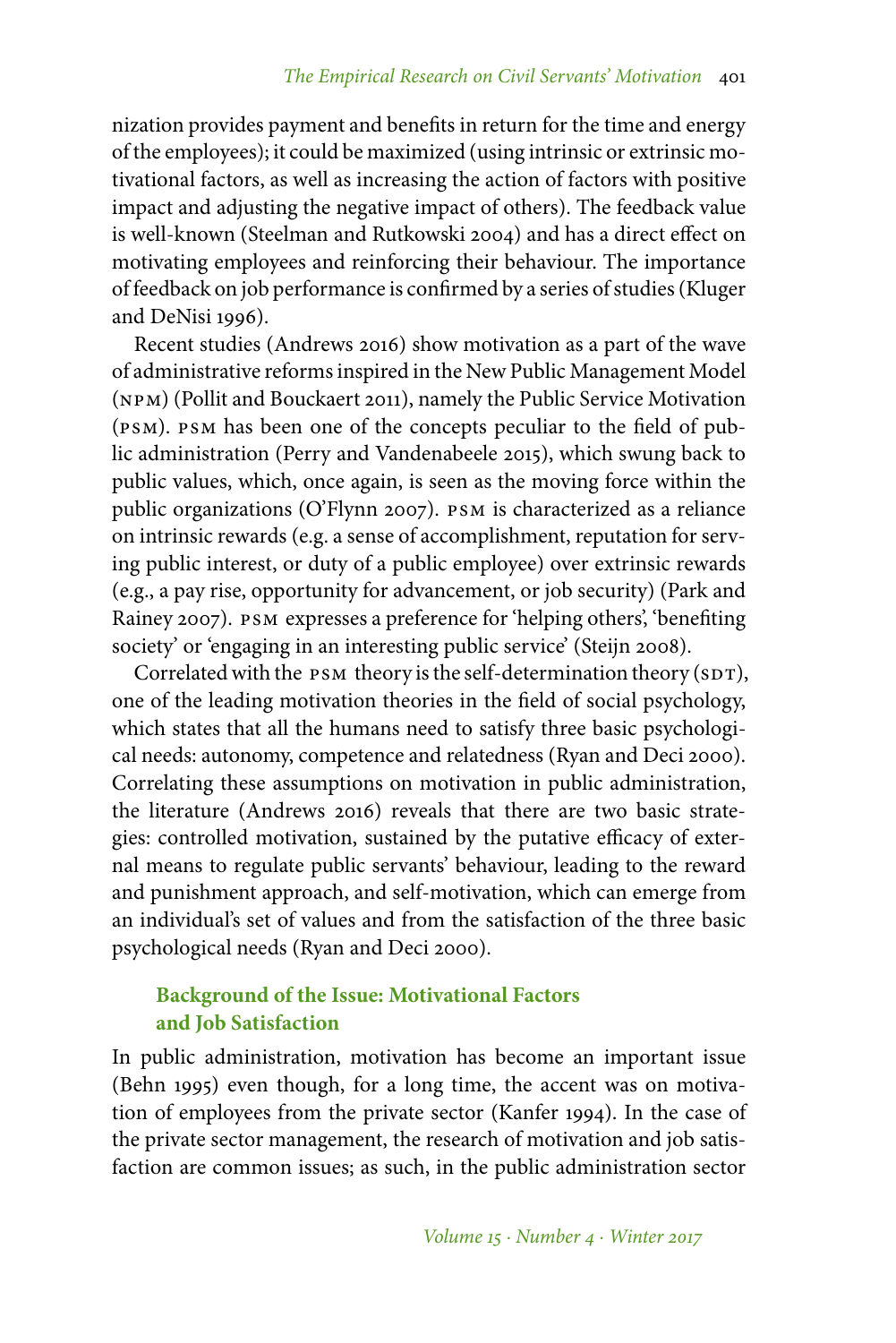the research is based on the theories and knowledge offered by the private sector. The theories applied in the private sector are not correlated all the time with the public administration practices, so we should apply and test these theoretical frameworks with care. The literature suggests that the civil servants are less motivated by private sector incentives, like payment and promotion (Wittmer 1991). Some studies reflected that the intrinsic motivators are more related to the motivation and psm, while the extrinsic work motivators are either not related to psm or are related to a lesser extent.

Although the circulated idea that motivation and employee satisfaction are directly proportional to the proper functioning and performance of the organization (Micle and Saucan 2009), there is no unanimous agreement on these two concepts (due to the complexity of the two concepts). Job satisfaction represents the projection of the extent to which an individual is positively oriented toward his or her job (Cramer 1996). In literature, job satisfaction can be seen as containing three components: an affective component, a cognitive component and a behavioural component (Jex 2002).

Subsequently, there are highlighted some approaches of the issue:

- Motivation and satisfaction are two independent phenomena (Gellerman  $1963$ ). In this sense, motivation is an influence that causes the individual to act in a certain way; the action would not have occurred if there were no influence. On the other hand, satisfaction is the event originating in a subjective feeling of pleasure that can be described or expressed by the individual, but cannot be seen from the outside. Events may produce the effect of satisfaction when we do not change the behaviour, or may lead to motivation – when the behaviour changes.
- The relationship between motivation and satisfaction is perceived unilaterally (Aubert 2003). According to this perspective, motivation is the force impulse, whose aim is to achieve satisfaction. Only motivation can influence satisfaction and not vice versa. There is a relationship between motivation and satisfaction. Satisfaction is determined indirectly by reward. In this respect, there were a few statements: satisfaction/dissatisfaction is an indicator of effective operation/ineffective motivation; satisfaction and motivation have double capacity – cause and effect; motivation is the cause and the effect of satisfaction.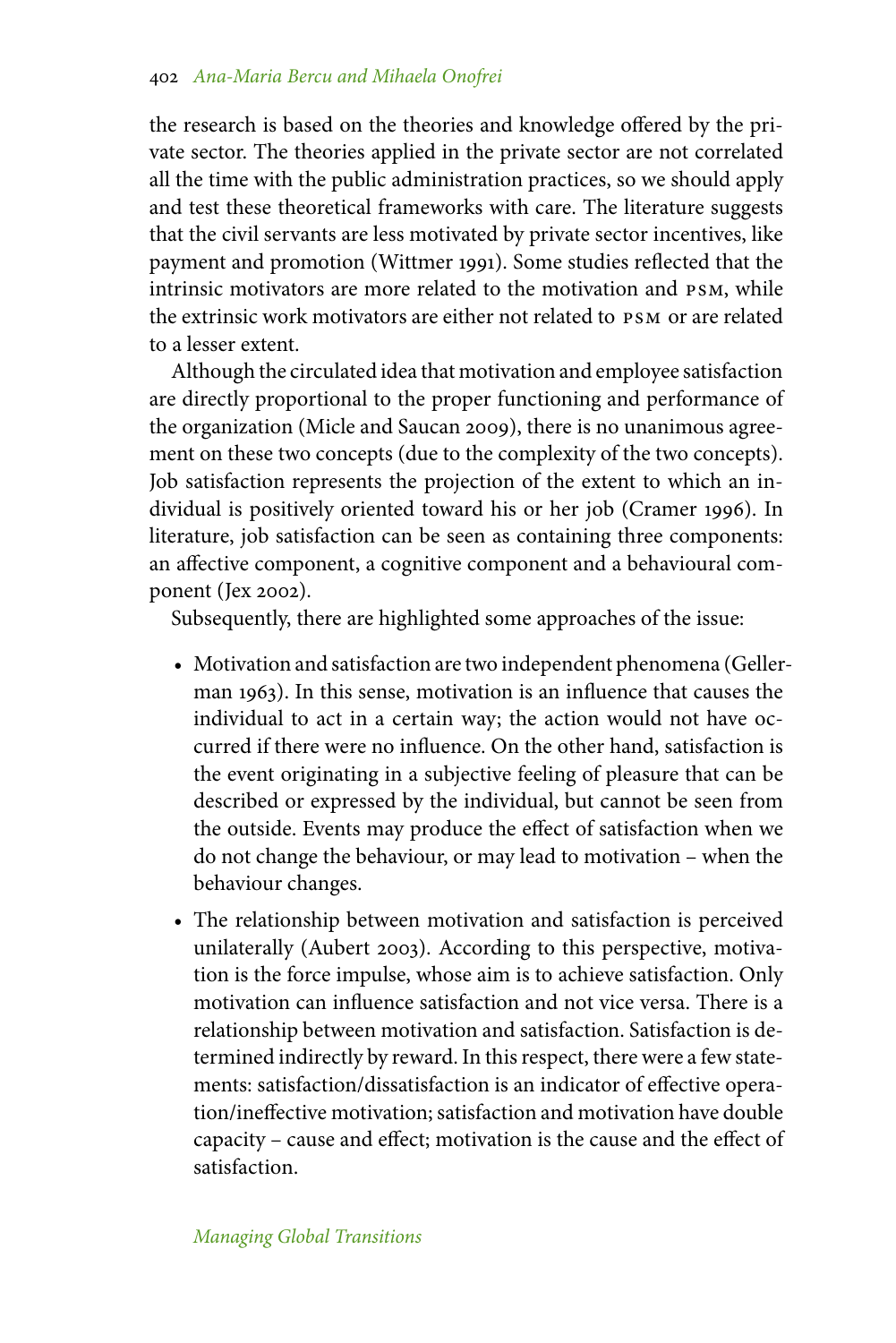A synthetic model of the relationship between motivation and job performance could be explained through a link in several steps among motivation, performance and job satisfaction: the value of reward (tangible and intangible) provided by the organization and the perceived probability of being rewarded as expected determine the effort (primarily the extent and quality of the motivation); the effort supports skills, abilities and attitudes, and the achievement of performance; the quality of the obtained reward and the perception of fairness, in their turn, will influence the effort that will be made and also, the structure of motivation; as such, it is starting a new motivational loop.

The literature considers that satisfaction is an indicator of motivation, not a cause. People can be satisfied without being motivated (Aubert 2003). The relationship between the performance and the working staff 's motivation is that the performance depends on work environment (working conditions); staff skills (talent, skill, experience); motivation to perform a certain thing.

Job satisfaction focuses on the responses of employees to their experiences at the workplace and, from a psychological perspective, job satisfaction is a positive emotional state resulting from an assessment made by the workers about their work at the present moment (Riba and Ballart 2016). Public employees were reported to be particularly pleased when their work helped other individuals or contributed to the greater good.

## **Characteristics of Romanian Civil Servants' Motivation**

Addressing civil servants' motivation derives from the interest you show in them. In public administration, the effort of civil servants is oriented towards satisfying the public interest, so, in this regard, they are able to make an effort for people and hence derive job satisfaction from fulfilling their proactive motivation oriented to the needs of society. It was confirmed that the motivation of civil servants affects job satisfaction and job performance if the perceived link between individual motivation and the work environment is tight (Wright and Pandey 2008). The relationship between motivation and job satisfaction in public administration depends on an experienced comparability between individual needs and motivation to serve the public interest and the environment of their job/organizations which is akin to results found in scientific research (Bright 2008; Wright and Pandey 2008). Competitiveness and the performance at work should be rewarded accordingly. Trying to explain human behaviour in the organization, many researchers have concluded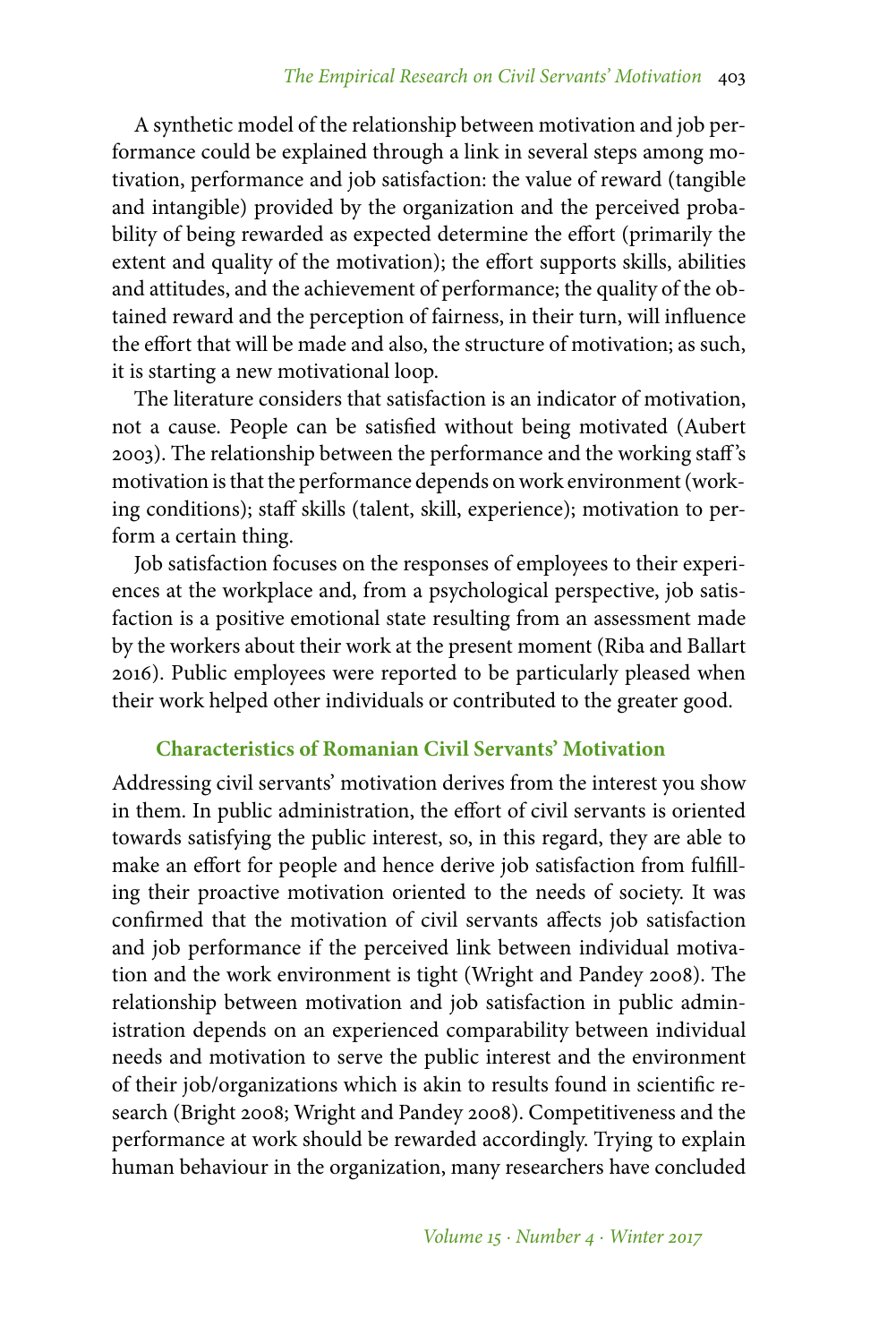that it is extremely difficult as there are numerous explicit or less explicit factors that determine the motivation and satisfaction at work. An ensemble of motivational factors described in the previous paragraphs can highlight the importance of knowing the impulses, forces, aspirations, the needs that determine an individual action, as far as explaining their behaviour.

Motivation at work of civil servants/employees in the public administration sector (we consider civil servant an employee in an institution/public authority subject to the regulations in force under the Romanian Civil Service Regulations, Law no. 188/1999 with subsequent amendments introduced by Law no. 161/2003 on measures to ensure transparency in the exercise of public dignities, public functions and business environment, the prevention and punishment of corruption) is determined by the internal and external factors that are exert on them and lead to positive or negative actions in performing work tasks.

The Romanian public officers have the tasks to find the best way to motivate their employees, considering the law provisions and rules. They decide the proper forms of motivation to stimulate initiative, creativity and performance of the civil servants. Successful completion of missions largely depends on government forces that determine the action in motivating the civil servants. One of the main causes for failures of administrative system in Romania is the scarcity of personnel policy. Personnel policy does not stimulate enough the officials. They are tempted to perform tasks at an acceptable level. These manners of incentives lead to lower quality of public services. The provisions refer to the motivational factors in term of granting a higher salary, advancement on the post or function, promoting a system of performance indicators.

Quantifying the quality of activities in the public administration is difficult. Civil servants receive financial rights in relation to working hours. The question is how to make differentiation in relation to the quality of work. Classes' salary for each position and function cannot meet all the requirements of reality. To prevent the mobility, the various forms of incentives are wage increases; annual awards in the form of bonuses to be distributed among public officials (to create a climate conducive to teamwork, collaboration and mutual control); advancing in the post or function. Promoting a system of performance indicators is a recent step in the personnel policy of the administrative system in Romania. The performance indicators have a dual role: to stimulate the officials to obtain the best results and to allow an evaluation of each result.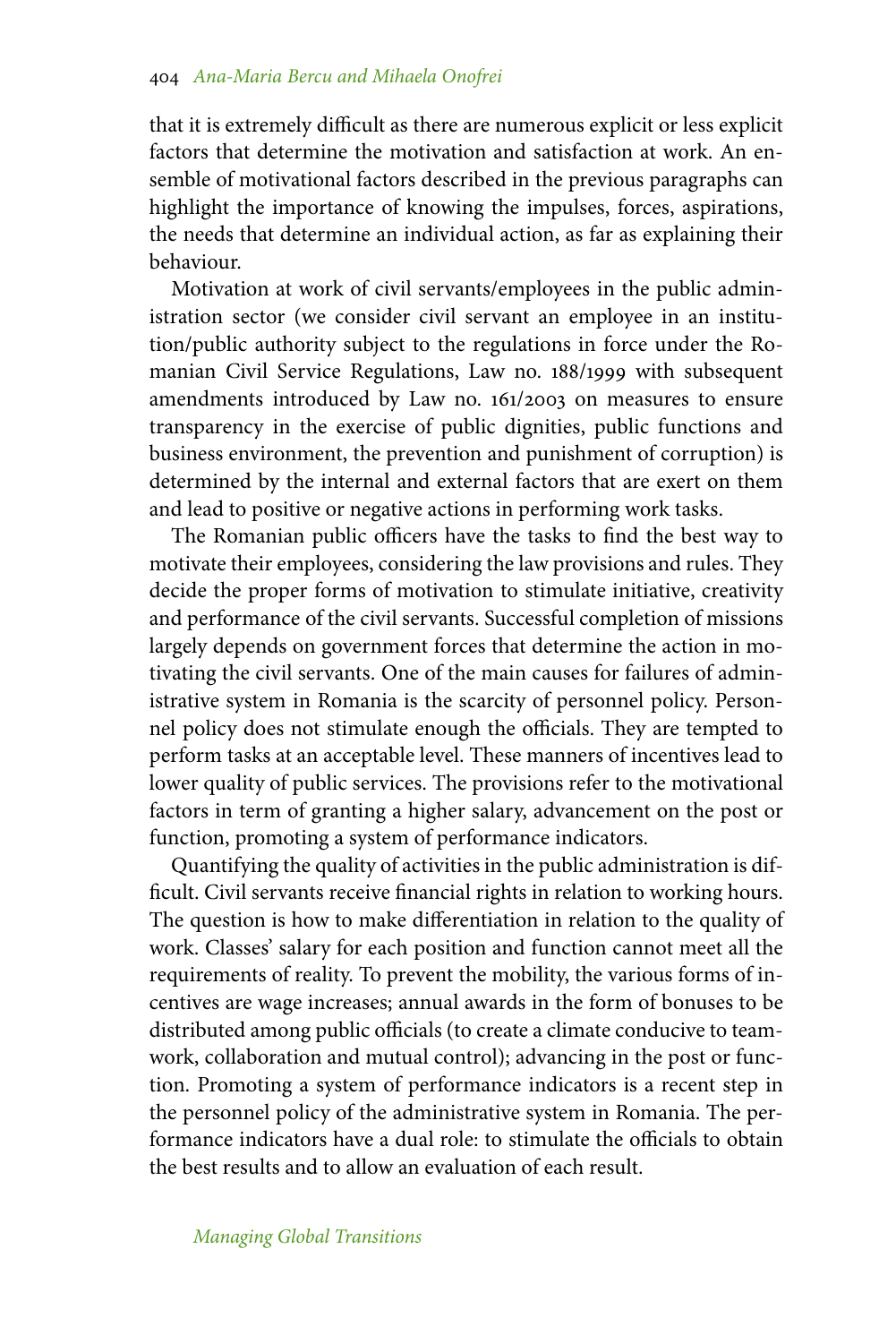There are several methods to assess a civil servant:

- the coordinator (there is an alternative assessment that consists of completing two reports – one, by the coordinator, and the second, a self-assessment form, by the civil servant. The results imply a negotiation process to establish the final score of the evaluation process;
- of peer (through collective analysis and evaluation, the consequences are more easily accepted for promotion and salary increases).

The evaluation is important to career development, making training plans, motivating employees and creating an atmosphere conducive to performance. If it is defective, tensions can arise within the team and may ultimately lead to decrease in performance. Annual assessment should not be a description but an analysis of performance objectives and personal traits. Using questionnaires can increase the accuracy of the analysis. Typically, these assessments are made once a year.

In accordance with Law no. 188/1999 on the status of civil servants and GD no. 611/2008 on the development of civil servants' career, the assessment of civil servants is conducted in order to correlate the objective of the work of civil servants and public service requirements, to achieve an objective appraisal of individual professional performance of public officials by comparing the achievement of individual goals set by the actual results, providing a motivational system to increase individual professional performance, identifying training needs of civil servants to improve the results of the work in order to achieve objectives. The evaluation results in the promotion of civil servants in a permanent or temporary function, depending on the grade and salary advancement. Evaluation of the public servant is based on an essay prepared by the supervisor, an internship report prepared by junior civil servant and the evaluation report prepared by the evaluator. Evaluation criteria of civil servants are: knowledge of industry-specific regulations; knowledge of the principles of public administration; capacity to fulfil their duties; adaptability and flexibility in carrying these out; reasoning and the ability to make a rational choice between a number of possible options; communication, ease of transmission of ideas, both written and verbal; conduct on the job. The importance of assessment of civil servants lies in the fact that the quantification of results can reveal whether their work is in line with organizational goals, and the work performance, as well as whether the human resource is professionally compliant with the position they occupy. It is a major concern for the current government to find all the factors shaping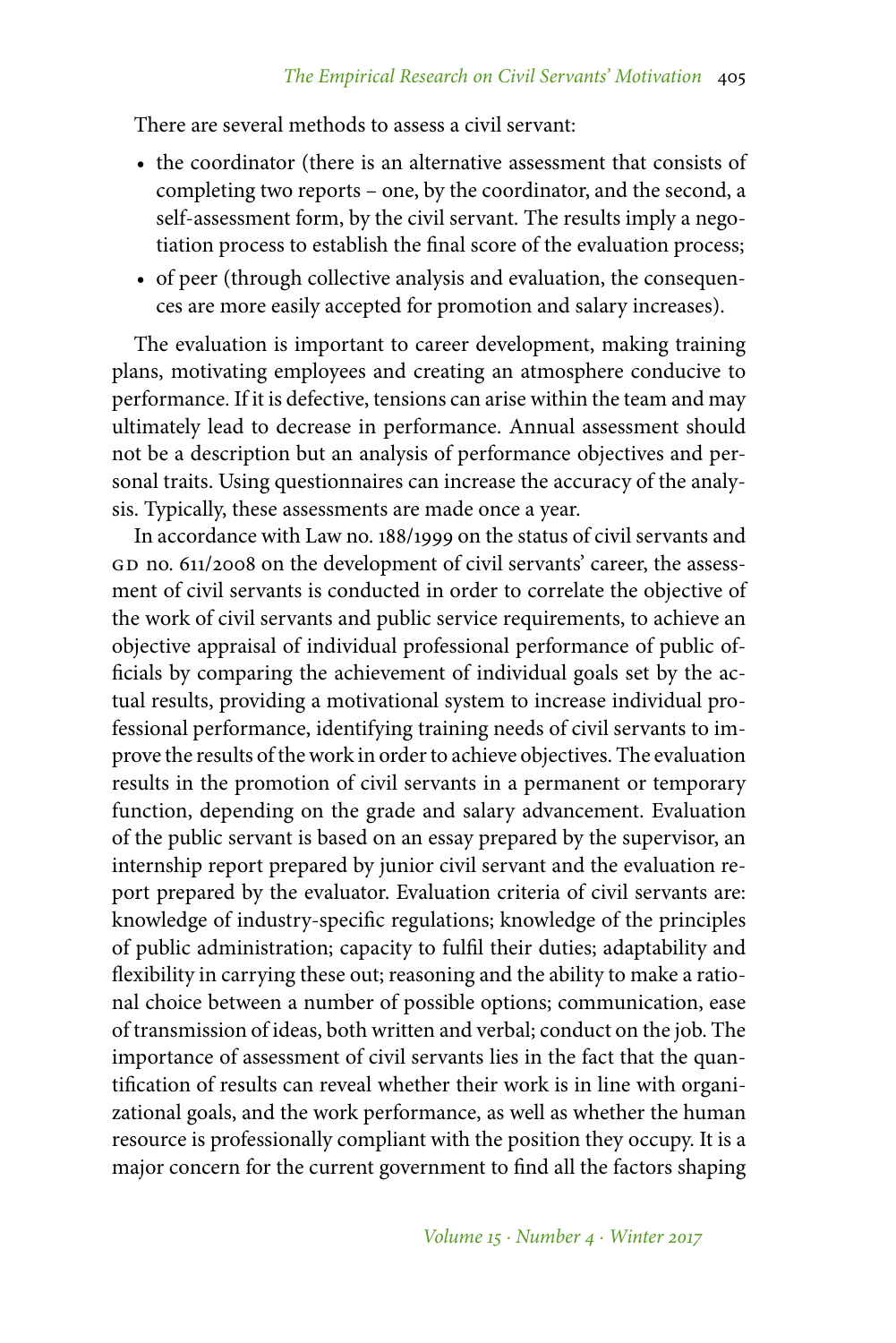human behaviour by focusing on completing an efficient work. In this regard, the motivation and job satisfaction becomes the issues to be developed by the researchers and the findings should be presented to the public administration decision makers.

## **Research Methodology**

## THE STATE OF KNOWLEDGE IN THE FIELD

Researches on employee motivation include approaches that consider this process as essential to organizational behaviour. The need for understanding and explaining organizational behaviours' motivation stems from the consequences it has on all aspects of human life. Human resource is one of the most important assets of an organization. In other words, the success of an organization in achieving its objectives largely depends on the performance of its employees. It is therefore important to focus on factors affecting employee's performance. The literature has a great extent of studying the role of reward and merits recognition programs to motivate and satisfy employees (Nadeem, Majed, and Adnan 2011). The results obtained from analysis of data collected through questionnaires distributed among respondents indicate that there is a positive relationship between rewards and recognition programs and employee motivation and satisfaction. This study found that employees are not motivated solely by money and employee behaviour is linked to their attitude.

Hawthorne Studies began the human relations approach to management, whereby the needs and motivation of employees become the primary concern of managers. Research has shown that when employees feel supported by their organization will return to support the behaviours preferred by the organization. Keirsey (1998) argue that what motivates people is appreciation. A motivated employee is one who feels appreciated. Most people will spend more time (after work and on weekends) to work without payment, and often working harder than they do in their job, to do something that will be appreciated. If an employee feels appreciated already, a bonus or incentive is an ideal way to prove that it is appreciated.

There are a number of competing ideas about what motivates workers. Most of these ideas focus on the types of rewards offered to employees at the workplace and, in particular, intrinsic versus extrinsic benefits. Intrinsic rewards are those that come from performing the work itself.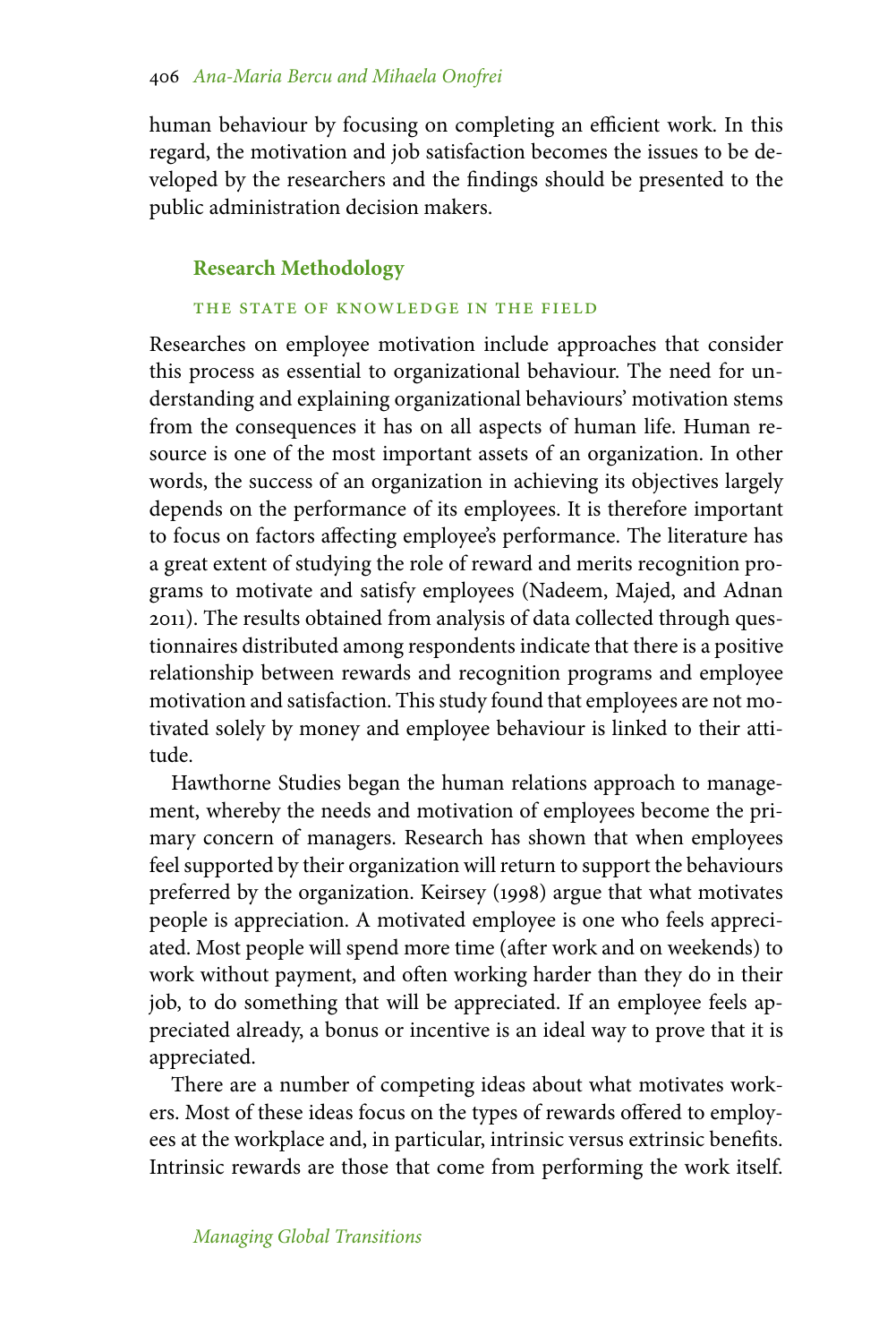These may include, among others, the feeling of success, learning abilities, the results of work completed. On the other hand, extrinsic rewards are accompanying the work, as direct part of it. The most common are the financial compensation and benefits such as health insurance and paid time off.

Many modern theories of employee motivation emphasizes that intrinsic rewards are essential to the process of reasoning, while extrinsic rewards are often regarded as necessary, but not sufficient. Intrinsically motivated behaviour is neither a reward, nor a task itself. Reward and recognition programs approach extrinsic motivational behaviour. Other studies reflect the relationship between motivation at work and performance being positively correlated with organizational identification, task performance and contextual performance (Knippenberg 2000).

## purpose, objectives and research hypotheses

The research purposes revolve around determining the motivating factors among civil servants in the twenty-one Town Halls from the Iasi County (a major city with outstanding academic tradition since 1865, situated in the Eastern part of Romania) and to identify their effects on job satisfaction. The aim is to identify those mechanisms motivating and demotivating among employees of the organizations analysed. This will be achieved by identifying the current level of motivation of civil servants and by identifying their needs and wishes. In addition, research will contain a number of solutions and proposals to increase the current level of motivation of civil servants.

The research is based on the following general question: What are the factors underlying the motivation of employees in the twenty-one Town Halls from Iasi County and in what proportion?

Based on the theory presented in the first part, the main objective in conducting the research is revealing the motivating factor for civil servants in the twenty-one Town Halls in Iasi County, given Maslow-Herzberg combined model, as follows: *extrinsic factors* (primary needs, hygienic factors) as working conditions, safety/stability of employment, labour organization, material rewards and *intrinsic factors* (higher needs/ motivators): feasibility, recognition, ability to learn new things, the work itself, the responsibilities, interpersonal relationships (with colleagues and superiors).

The specific objectives formulated to achieve the research are 01. Obtaining relevant information on intrinsic motivational factors that char-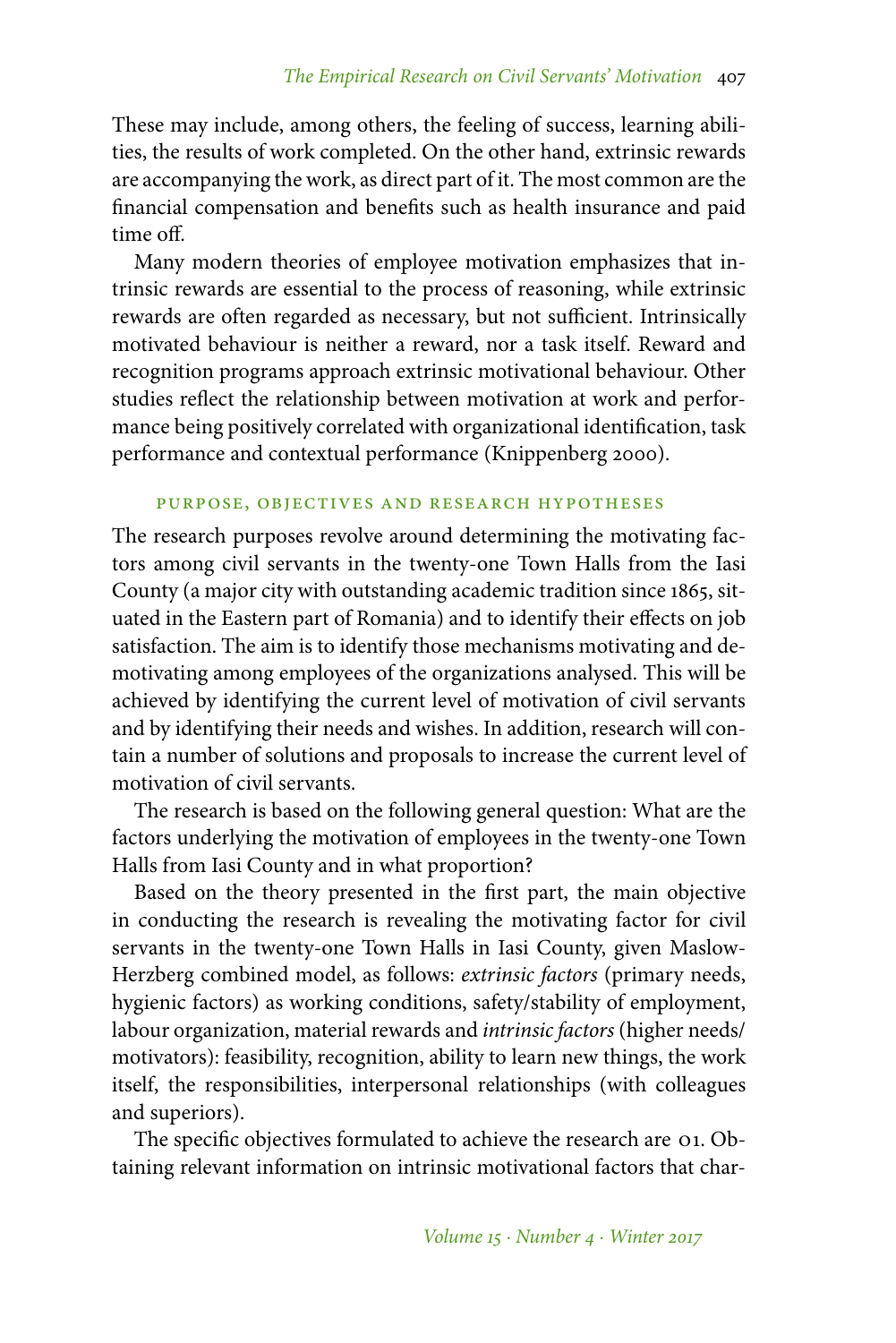acterize the work of civil servants; o2. Determination of extrinsic motivational factors that characterize the work of civil servants; o3. Identifying and selecting the most effective motivators for civil servants and explain results; o4. Identifying new motivators factors for use in subsequent reasoning strategies.

The research hypotheses are formulated as follows:

- h1 *The civil servants which are mainly motivated by the intrinsic factors will be more satisfied with their work*
- h1.1 *The civil servants are motivated by the responsibility and autonomy in post, comfort at work, the prospect of advancement, professional development, the attractiveness of work performed, recognition, the ability to learn new things, the work itself, the responsibilities, interpersonal relationships.*
- h2 *The civil servants are motivated by the extrinsic factors.*
- h2.1 *The main motivators factors for civil servants are working conditions, safety and stability of employment, salary and authority.*

## conducting research

The study was carried out through a cross-sectional, questionnaire-based survey. Data collection was conducted between 30 August 2015 and 30 November 2015 through self-administered questionnaires (person to person or by email) for employees, required to express themselves fully, concerning what they do, and the way they do it. The method/tool used is the survey research and the research instrument is the questionnaire of opinion, employed because it is a useful tool, available to all and relatively less expensive. However, it should be noted that the use of opinion questionnaire is possible only if the expressed opinions and the actual behaviour are in a consistent relationship, which is the limit of our research. In terms of methodology, the questionnaire included 25 closed questions as follows: simple questions (dichotomous), simple questions (trichotomy) – with answers to yes/no/so-so; questions that require a unique choice of subjects from a set of proposed alternatives; questions that require a multiple choice of several possible variants. The questionnaire begins with a series of simple questions, while general difficult questions (sensitive) are placed among these, in order not to tire/bore respondents and not to risk abandonment or random answering, base. At the end of the questionnaire there are questions designed to shape the socio-economic profile of respondents. Random sampling is simple. The selection was arbitrary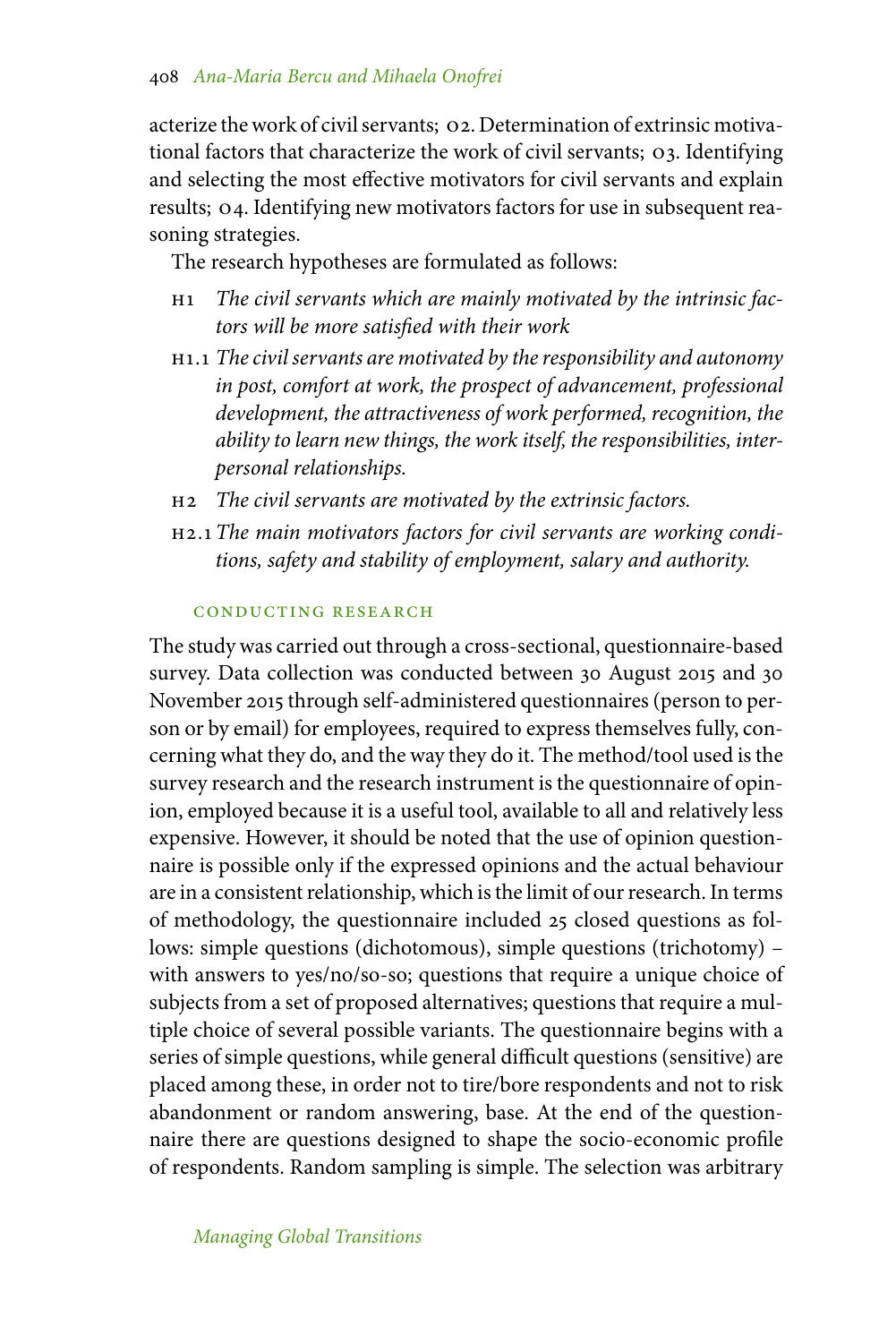(convenience samples); the sample was composed of individuals chosen arbitrarily. The sample was based on the specific formula applied to the population of 197 employees of public organizations analysed as follows:

$$
n = t^2 \times p \times \frac{1-p}{e^2},\tag{1}
$$

where *n* is the sample size, *t* is the accepted theoretical probability (1.96),  $p$  is the percentage of the population has the feature sampling  $(0.5)$ , and *e* is the error of representativeness permissible limit (0.05).

Therefore,

$$
n = 1.962 \times 0.5 \times \frac{1 - 0.5}{0.052},
$$
 (2)

where  $n = 3.8416 \times 0.5 \times 0.5 \div 0.0025 = 1.9208 \times 200 = n = 384.16$ .

After applying this formula, the sample is obtained, corrected for total population size, as follows:

$$
n_1 = \frac{n}{\frac{1+(n-1)}{N}},\tag{3}
$$

where  $n_1$  is corrected sample size and  $N$  is total population considered (number of employees in analysed organizations in 2015, i.e. 197).

So:  $n_1 = 384.16 \div (1 + 383.16 \div 197) = 384.16 \div (1 + 1.9500) = 130.489$ .

Therefore, for a population of 197 employees of organizations analysed, a maximum permissible error of 5% and a confidence interval of 95%, the sample size is 130 people (where 69.23% are women and 30.77% are men). Data processing was performed using spss 19.0 software, which ensures accuracy of results.

## **Analysis and Interpretation of Data**

Each individual has a unique motivational profile with values, concepts, prejudices, and different ideas about what is reasonable. The analysis of recorded data from the application questionnaires revealed a number of positive aspects, but also some negative aspects about motivating employees in the organizations analysed.

After analysing the data, the profile of the average respondent is: originates mainly from rural areas; is feminine (69.23%); is between 24 and 60; has higher education and gross income of between 1500 and 2500 RON; working into organization about 5 years; holds an executive position for 3 years.

Considering the extrinsic motivational factors, all the 130 respondents said that they have the necessary equipment (logistic, administrative, and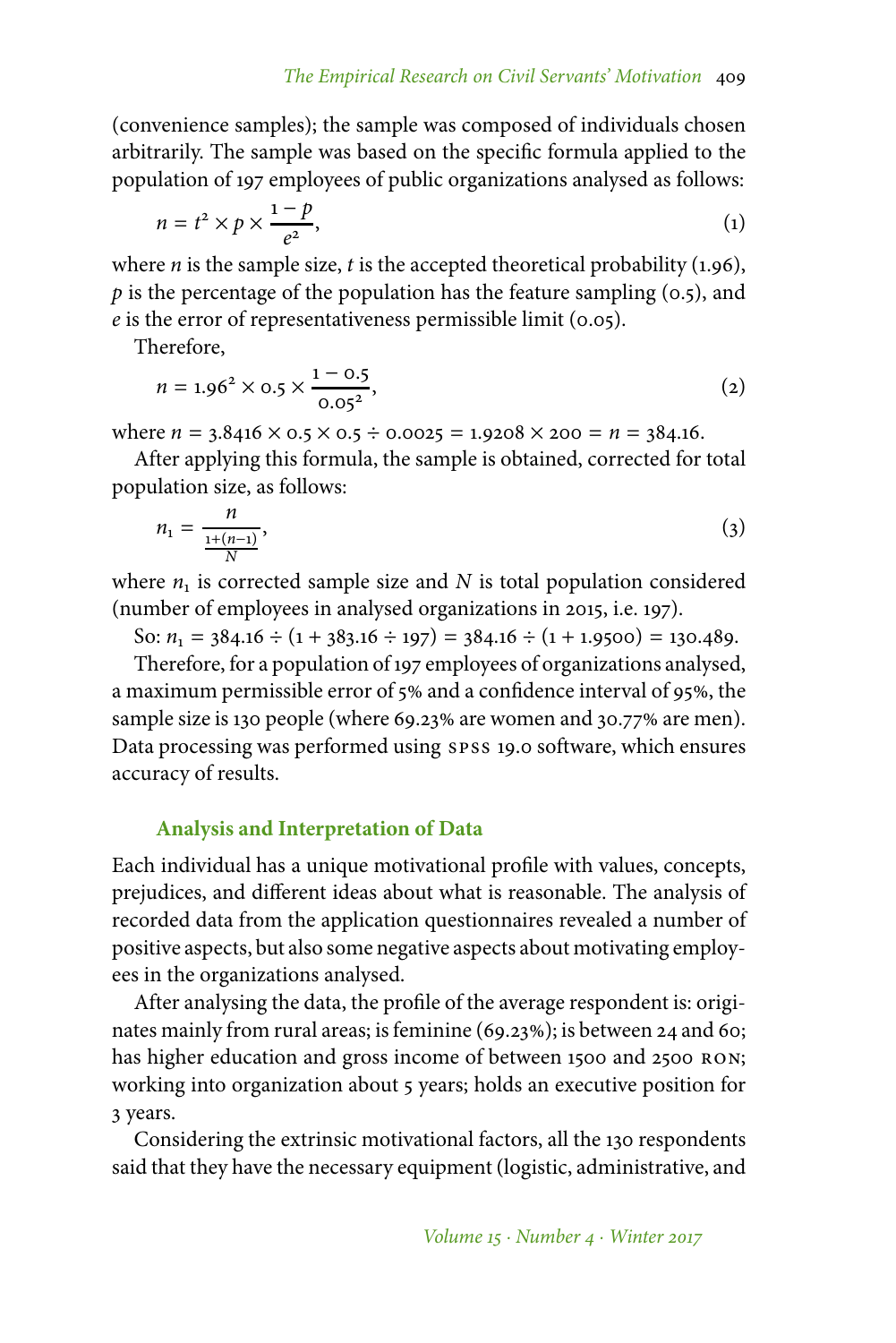managerial) to perform their duties. However, a significant percentage, 73.1% say that they feel better at work, while 25.3% say that there is too much noise at the workplace, and 0.8% stated that there are too many people in a space too small. The work environment in the company is regarded as pleasant by 77.7% of respondents, while 22.3% of them considered it unpleasant. Thus, 28.5% are very satisfied with their current job, 45.4% are somewhat satisfied, while 26.1% are unhappy with the locationaddressed. Workplace stability is a very important factor for 72.3% of respondents. In addition, 18.5% consider it an important factor, and only 9.2 said 'so and so'.

52.3 of civil servants met the organizational goals for the next year, while the rest, 47.7% do not know. We consider this result as worrisome, as the knowledge of the one's organization's objectives is essential.

Respondents' opinion on the material reward offered (or not) within organizations is analysed as follows: 72.3% of respondents considered transparent the salary system of the organizations analysed, 36.9% considered it advantageous; 45.4% are satisfied with the current level of wages, 25.4% responded 'so and so', while 29.20% are not satisfied with the salary received. In this regard, 23.1% of respondents say they are paid according to the effort, 40.8% say they are paid correctly, while 36.2% believe that they should receive more money.

Considering intrinsic motivational factors, 25.4% of respondents believe in their chances of promotion, while 74.6% believe that these opportunities do not exist. Half of the respondents believe that their work is appreciated, while 71.5% stating that their work benefits visibility and 28.5 that the results fail to appear. Respondents' opinion about the opportunity to learn new things show that 62.3% believe that they do not have the opportunity to learn new things, while 37.7% believe that there are such opportunities. Civil servants from the analysed organizations consider that working within the organization is particularly interesting  $(33.8%)$ , while 28.5% see it is as less demanding, furthermore, 25.5% state that it is challenging, and 12.3% consider themselves overloaded. However, the staff believes that the occupied position offers the opportunity to use their skills properly  $(43.1\% \text{ said yes and } 30.8\% \text{ answered partially})$ true, the remaining 26.2% disagreeing with this statement). To make a first step towards identifying an initial list of positive aspects about doing the job, respondents were asked to answer affirmatively or negatively to a series of statements. The analysis revealed that responses were positive following: 9.2% of respondents say they are trying to extend the breaks as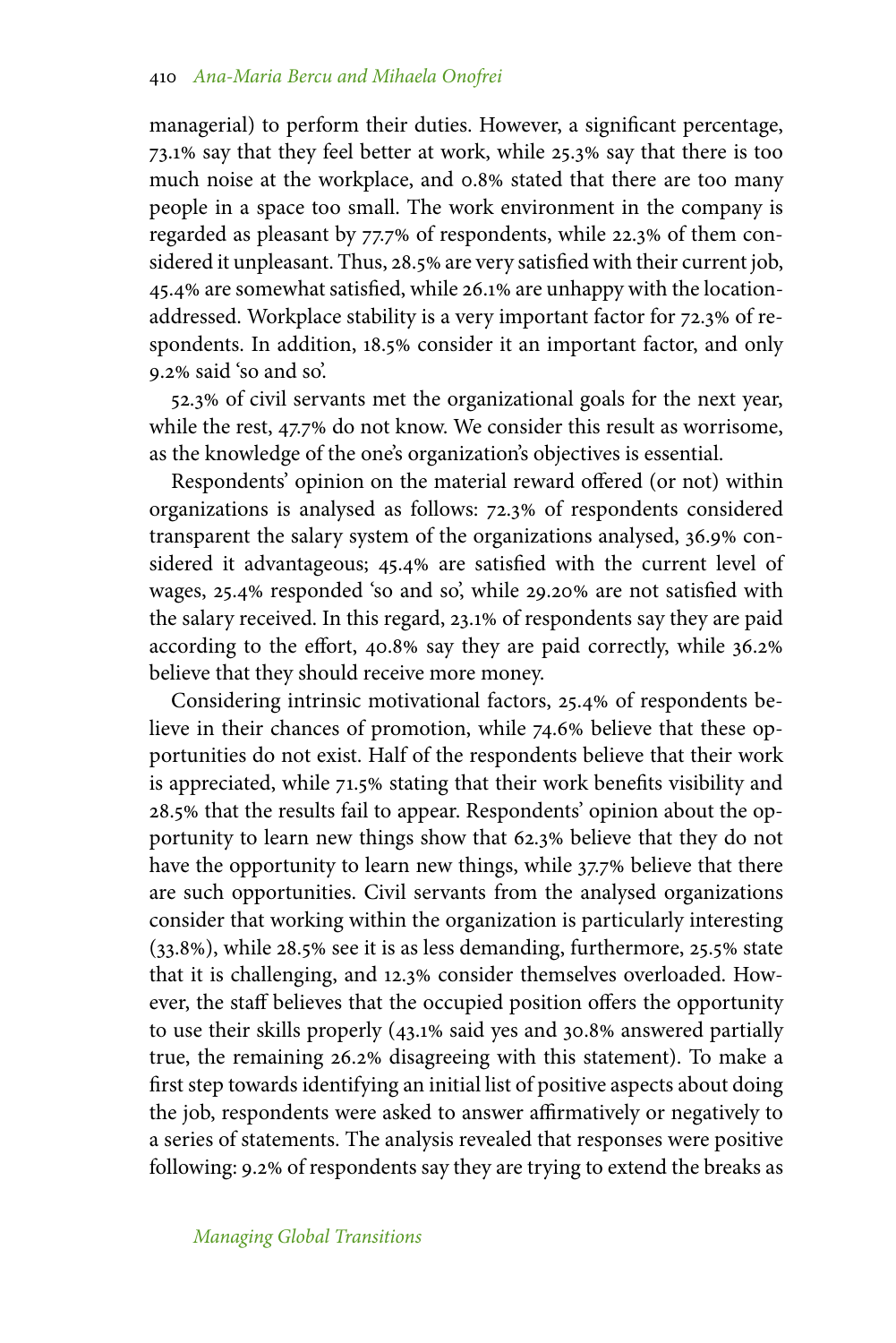much as possible; 80% of employees with analysis tasks know what they have achieved; all 130 subjects state that they respect deadlines, follow the given instructions, and never say *I have no time.*

The analysis revealed, however, some negative aspects, such as 64.6 of respondents perform overtime; only 11.5% are required to express their ideas; only a 38.5% believe that their views are heard in the company. Civil servants' opinion on the responsibilities they have within the organization in carrying out their work registered as follows: 29.2% believe that there is a satisfactory level, 77.7% state that what they do is important to the organization. In addition, all 130 respondents are liable if wrong.

When asked how they are working with colleagues/peers, the respondents considered 100% of they well trained, while 71.5% considered them competent. The same is true when it comes to the relationship with the boss, which is characterized by respondents as a fair man when giving praise or criticism (by 93.1% of them), which makes good decisions often  $(86.2%)$  which clearly assigns tasks  $(80%)$  and closely monitors their performance (76.2%), he/she considers employees at their fair value (75.4%), he/she trust in employees  $(73.8%)$  and he/she defers to them  $(66.9%).$ Only 11.2% believe that their boss does not know what is happening in the organization. Thus, they benefit from salary increases periodically based on seniority, receive performance bonuses, advancement (only 80.8% consider that this incentive exists), or a short training. The reasons that determine the staff of the organizations analysed to work harder are a greater appreciation from the hierarchic superior; a greater interest from colleagues; a pleasant workplace environment in the company; a delegation of authority and greater autonomy. In addition, when asked what displeases them, the employees assert that the most disturbing are the salary for 50% of them; the conditions, for  $47.7\%$ ; the attitude of superiors, for 38.5%; incompatibility with job requirements, for 25.4%; the attitude of colleagues, for 24.6%; the organization level, for 18.5%. Respondents stated that they would like to have a special merit award (46.9%), to receive respect for employees  $(35.4%)$ , the birthday celebration of employees (34.6%), the superior to see them as a person, not an employed  $(31.5%)$ , peer relationships (20%) and respect between employees (22.3%).

Data analysis (table 1) was performed using the command Analyse  $\rightarrow$ Descriptive. Therefore, the most important factor for the functioning of the organizations analysed is job stability, the average gaining 4.63. Next, in order, authority, responsibility and autonomy in post (4.06), comfort at work (4.02), the prospect of advancement (3.55), benefits package (3.49),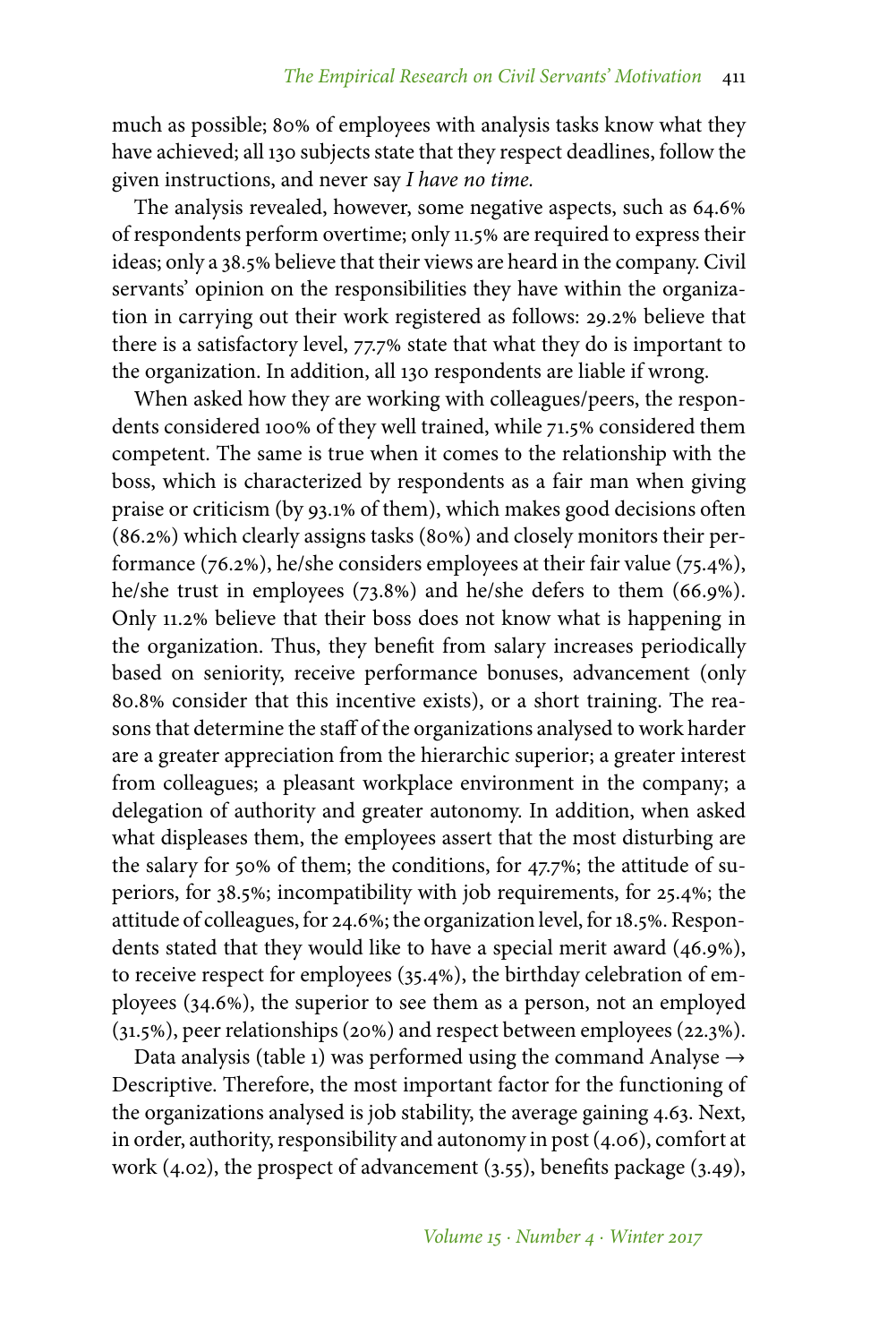| Factor                                         | $\left( 1\right)$ | (2)          | (3)             | (4)  | (5)          |
|------------------------------------------------|-------------------|--------------|-----------------|------|--------------|
| Job stability                                  | 130               | 3            | 5               |      | $4.63$ 0.649 |
| Salary                                         | 130               | $\mathbf{2}$ | 5               | 3.25 | 0.791        |
| The prospect of advancement                    | 130               | $\mathbf 1$  | 5               |      | 3.55 1.028   |
| Attractive package of benefits                 | 130               | 1            | 5               | 3.49 | 1.058        |
| Ensure appropriate logistical support          | 130               | $\mathbf{1}$ | 5               | 2.43 | 1.251        |
| Premiums, bonuses                              | 130               | $\mathbf{1}$ | 5               |      | 2.91 1.527   |
| Attractiveness of work performed               | 130               | 1            | 5               | 3.26 | 1.279        |
| Professional Development                       | 130               | $\mathbf{1}$ | $5\overline{5}$ |      | 3.32 1.148   |
| Comfort at work                                | 130               | 3            | 5               |      | 4.02 0.726   |
| Authority, responsibility and autonomy in post | 130               | 3            | 5               | 4.06 | 0.723        |

table 1 Descriptive Statistics: The Importance of Motivational Factors

NOTES Column headings are as follows:  $(1)$  *N*,  $(2)$  minimum,  $(3)$  maximum,  $(4)$  mean, (5) standard deviation. Valid *N* (listwise) = 130.

professional development (3.32), the attractiveness of work performed (3.26), salary (3.25), the bonuses (2.91), ensuring proper logistics transport (2.43).

## **Validation of Assumptions**

For validation or invalidation of hypothesis proposed, we used the command Analyse  $\rightarrow$  Descriptive  $\rightarrow$  Cross-Tabs (table 2). The cross-tabulation aim is to show the relationship (or lack thereof) between two variables. The cells of the table show the number of cases for each combination of common values. For example, for four people *attractive salary* and *work performed* are very important factors in personal motivation. In addition, for answers from 'very important', factor *attractiveness of work performed* are barely visible that it increases with the increasing importance of factor *salary.*

However, although it seems that the two variables are related, is there any reason to believe that these results are not random? In order to determine whether the relationship between the two variables is significant the Chi square test was used, which has the advantage that it is suitable for almost any type of data (table 3).

The first row of the table, Pearson Chi-Square tests the hypothesis that the variables *attractiveness of work performed* and *salary* are independent. The value of significance (asymptotic) is providing the information requested. Thus, the lower value is, the more unlikely that the two variables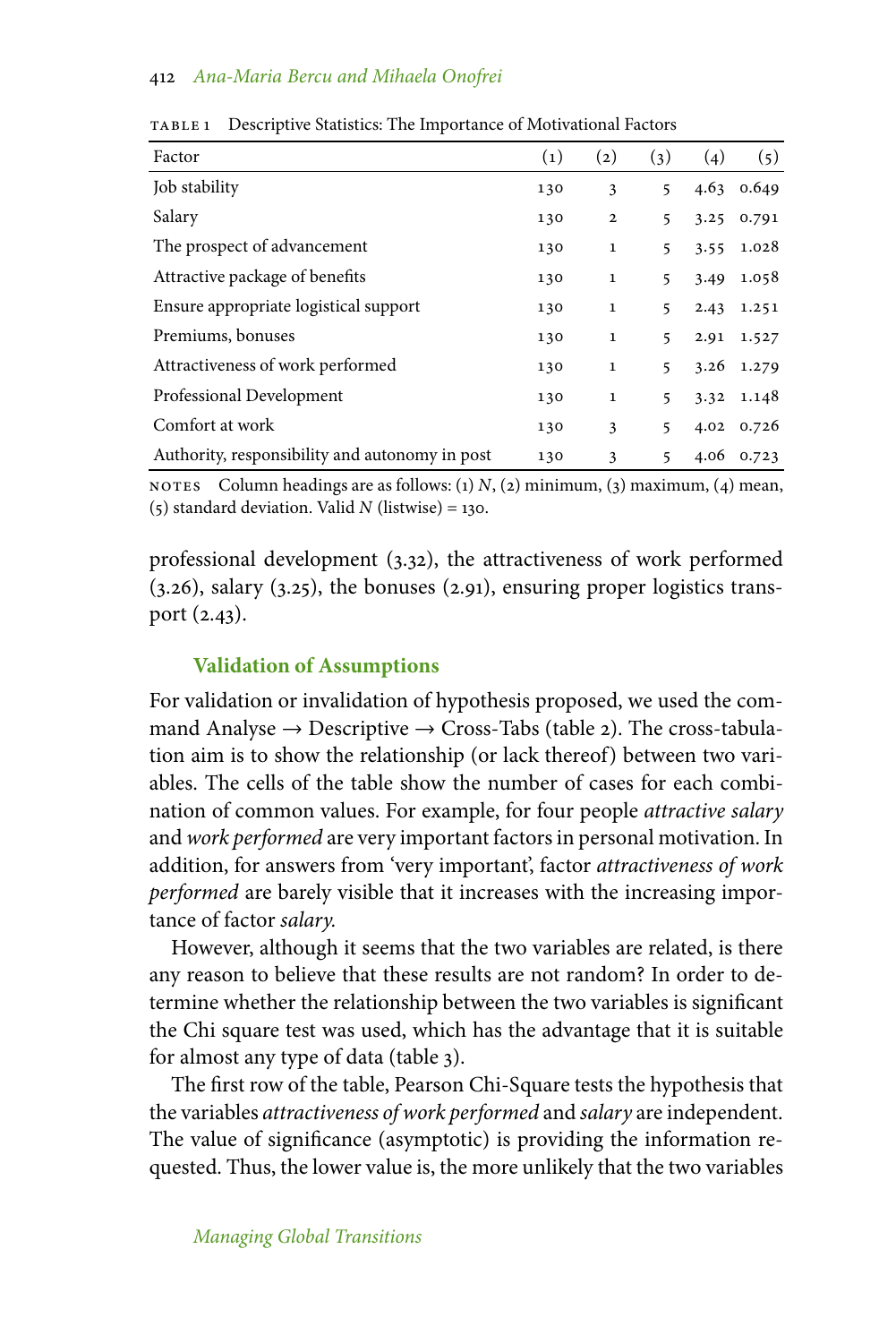| Factor |                   |     | Attractiveness of work performed |                   |       |                |                | Total  |
|--------|-------------------|-----|----------------------------------|-------------------|-------|----------------|----------------|--------|
|        |                   |     | $\left( 1\right)$                | $\left( 2\right)$ | (3)   | (4)            | (5)            |        |
| Salary | $\left( 2\right)$ | (a) | 4                                | 1                 | 5     | 3              | $\mathbf 1$    | 14     |
|        |                   | (b) | 28.6%                            | $7.1\%$           | 35.7% | 21.4%          | 7.1%           | 100.0% |
|        | (3)               | (a) | 10                               | 7                 | 25    | 28             | 13             | 83     |
|        |                   | (b) | 12.0%                            | 8.4%              | 30.1% | 33.7%          | 15.7%          | 100.0% |
|        | (4)               | (a) | $\overline{4}$                   | $\mathbf{o}$      | 6     | 5              | $\overline{4}$ | 19     |
|        |                   | (b) | 21.1%                            | $0.0\%$           | 31.6% | 26.3%          | 21.1%          | 100.0% |
|        | (5)               | (a) | 3                                | $\mathbf{o}$      | 3     | $\overline{4}$ | $\overline{4}$ | 14     |
|        |                   | (b) | 21.4%                            | $0.0\%$           | 21.4% | 28.6%          | 28.6%          | 100.0% |
| Total  |                   | (a) | 21                               | 8                 | 39    | 40             | 22             | 130    |

table 2 Importance of Factors Salary vs. Attractiveness of Work Performed: Cross Tabulation

NOTES Column/row headings are as follows: (1) not important, (2) less important, (3) so and so, (4) important, (4) very important, (a) count, (b) percentage within salary.

TABLE 3 Salary vs. Attractiveness of Work Performed: Chi Square

| Item                         | (1)             | (2) | (3)   |
|------------------------------|-----------------|-----|-------|
| Pearson Chi-Square           | $8.953^{\circ}$ | 12  | 0.707 |
| Likelihood Ratio             | 10.788          | 12  | 0.547 |
| Linear-by-Linear Association | 1.160           |     | 0.282 |

NOTES Column headings are as follows: (1) value, (2) degrees of freedom, (3) asymptotic significance (2-sided).  $a_{13}$  cells (65.0%) have expected count less than 5; the minimum expected count is 0.86. *N* of valid cases = 130.

are independent. Therefore, the value of significance is 0.707, so, we can affirm that the two variables are independent, between salary and attractiveness of work performed is a relationship of interdependence.

Underlying the process of motivating civil servants of the organizations analysed is mainly for intrinsic nature and constituted the first research hypothesis (h1). The amount of media provided by extrinsic factors respondent is 16.71, as opposed to intrinsic factor, which are 18.21. Therefore, the hypothesis h1 and the subsequent h1.2 are confirmed, the civil servants from the analysed organizations have been more satisfied by the responsibility and autonomy in post, comfort at work, the prospect of advancement, professional development, the attractiveness of work performed, recognition, the ability to learn new things, work itself, the responsibilities, interpersonal relationships.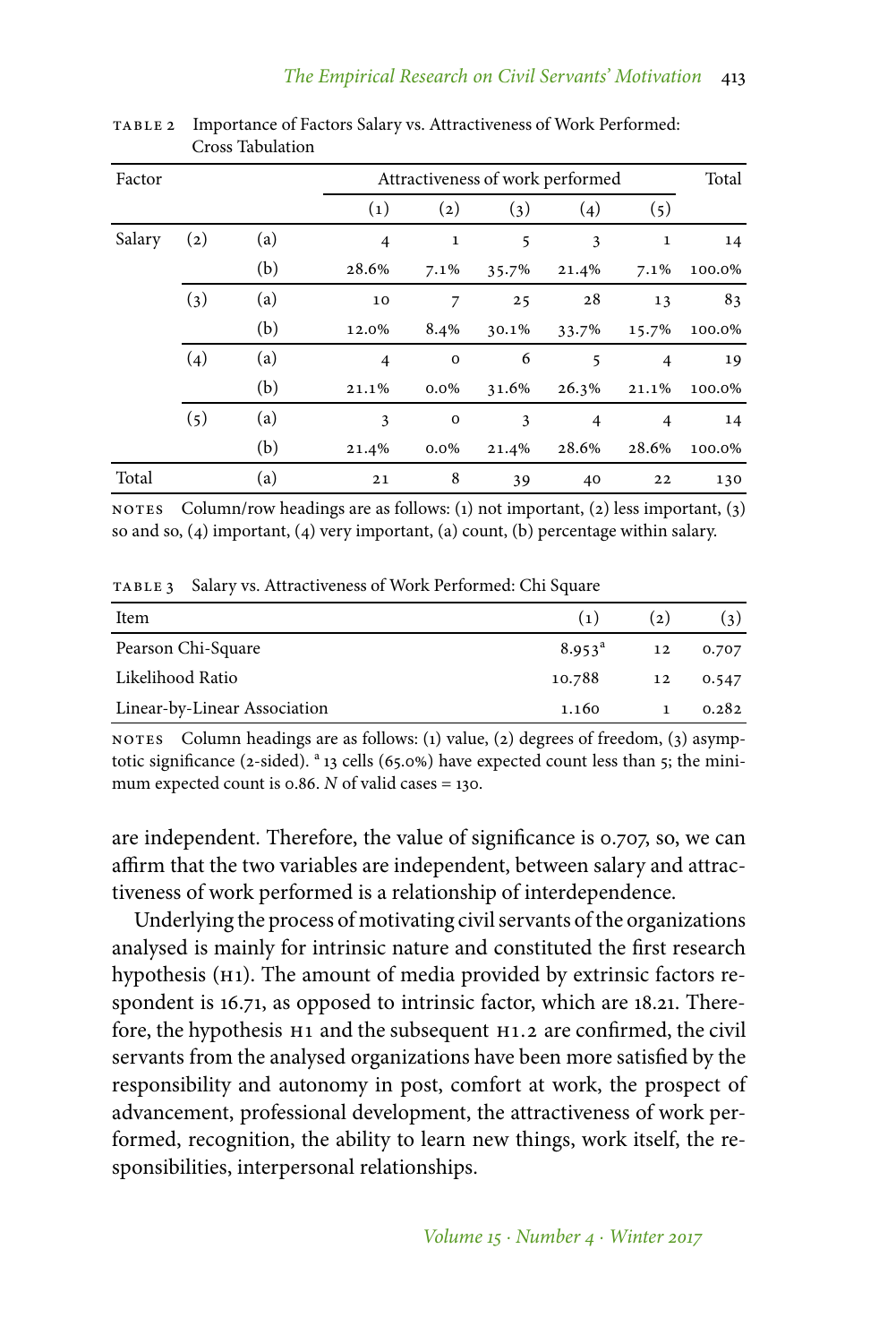The hypothesis  $H_2$  and the subsequent  $H_2$ .1 which consider that the main motivators factor for civil servants are mainly the extrinsic factors is partially confirmed. Analysing the data obtained it can be seen that the salary ranks eight in importance in motivating employees, with an average of 3.25. Therefore, the civil servants consider the job stability as the most important motivator. Working conditions are the motivating factor for the functioning of the organizations analysed. This factor has obtained an average of 4.2 in terms of importance. Responses of subjects revealed that 73.1% feel well at work, while 25.3% say that the work is too much noise, and 0.8% that are too many people into a very small space. Meanwhile, the majority  $(77.7%)$  considers the atmosphere as a pleasant in organization.

#### **Conclusions**

Human resource is one of the most important assets of an organization. In other words, the success of an organization in achieving its objectives largely depends on the performance of its employees. It is therefore important to focus on factors affecting employee's performance. The study results revealed that the intrinsic factors are prioritized by the employees of the analysed organizations. Employees who feel valued by their organization will actively pursue the goals of the organization, the job involvement will increase, absenteeism will be reduced, and there will be less fluctuation at the workplace, facts evidenced by the results obtained in the study conducted.

Civil servants are motivated mainly by job stability. If we consider the extremely fragile labour market today, the result appears to be quite normal and expected. Next, in order, line the following motivators: authority, responsibility and autonomy on the job, workplace comfort, perspective advancement, benefits package, professional development, and attractive work performed wages, premiums and bonuses, providing logistic transport accordingly. The demotivating factors were highlighted, in order: performance overtime (64.6% of respondents perform overtime, however, only 11.5% required express hours to work overtime). This has serious consequences for employees who may feel tired, as the yield decreases also for the experienced employees; also, only 38.5% of civil servants believe that their views are heard in the company. This demotivates employees, since they may come to believe that they are not important for the organization, their work is not important, and therefore their satisfaction may decrease.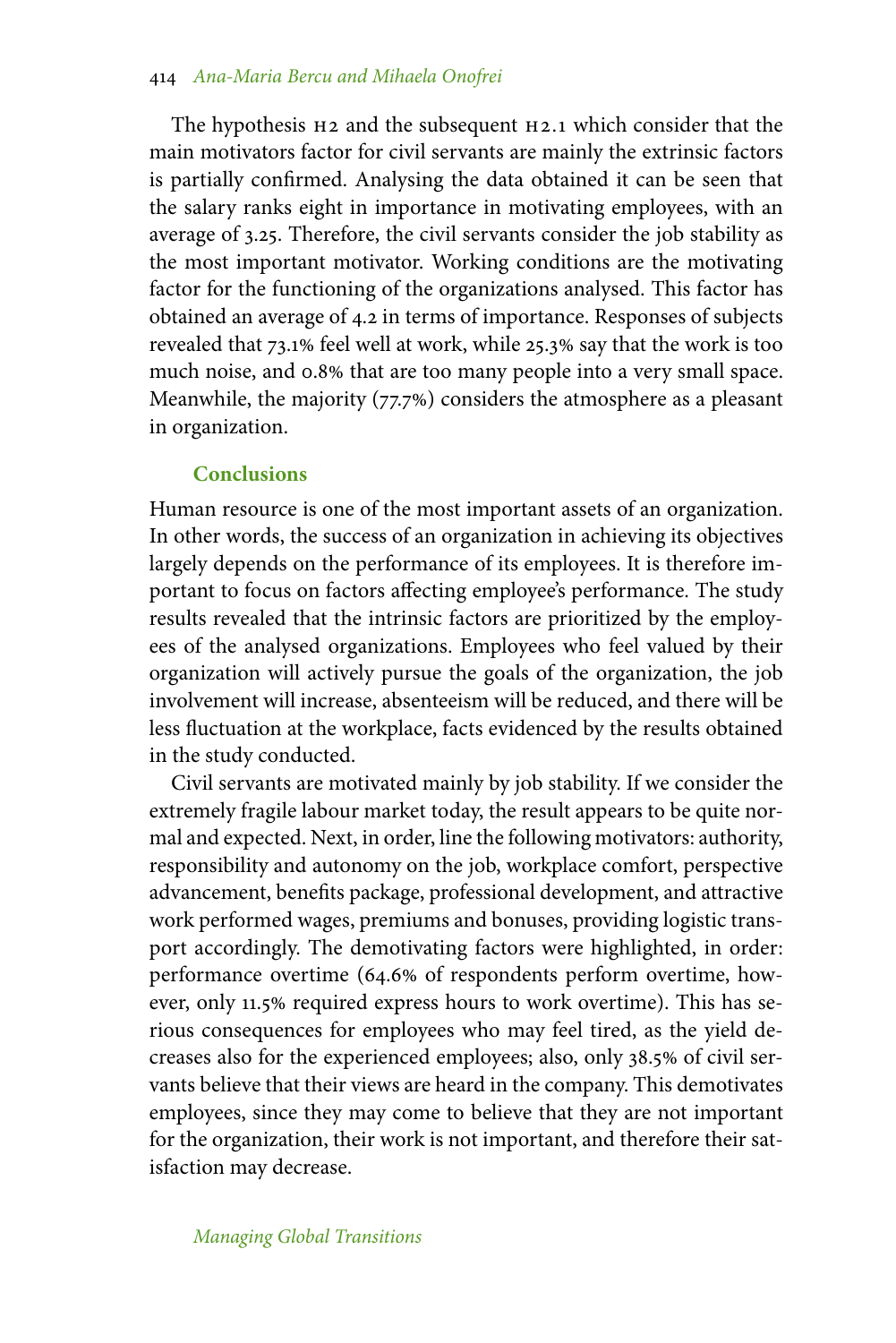Analysing the results of the study it can be concluded that the motivation of employees in organizations is considered high, but the management level of organizations should pay particular importance to factors declared unsatisfactory for employees and try to improve, increasing the level of motivation of employees. These findings are sustained by the previous studies (Bercu 2009), which reflect the importance of motivation at work as one of the determinants of the professional career of civil servants.

Therefore, a number of recommendations are drawn: a special policymaking concerning employee motivation, based on studies on their mood, the factors that it activates and the most effective ways to stimulate them. A first step has been achieved by conducting this study, the management is already having an insight into what motivates and demotivates employees; a clear exposure of the organization's objectives and reasons. In most cases, the lack of information leads to failure to meet the employee's job expectations and to employee demotivation. It is essential to explain to the employees which are the company's objectives to be achieved and why; to attain the people's involvement in finding solutions.

The study has a special value because it is the first research conducted in the analysed organizations and motivation can be a first step in detecting certain weaknesses that affect the job satisfaction. We conclude by reiterating the wish that human resource managers in the analysed organizations should review the study, since the motivation of human resources is a major issue for an organization.

The research has its limitations due to the specific context in which we test our hypothesis (public organizations/town halls from the Eastern part of Romania) and the results reflect the main motivators factors intrinsic and extrinsic and the relationships with the job satisfaction only for the employees from these organizations. The impact of work motivation on job satisfaction has a major importance for the human resource managers, practitioners, academicians and all the people interested in the field. Our findings could be also replicated in other organizations, regarding with another important factors that may be involved.

#### **References**

Andrews, C. 2016. 'Integrating Public Service Motivation and Self-Determination Theory: A Framework.' *International Journal of Public Sector Management* 29 (3): 238–54.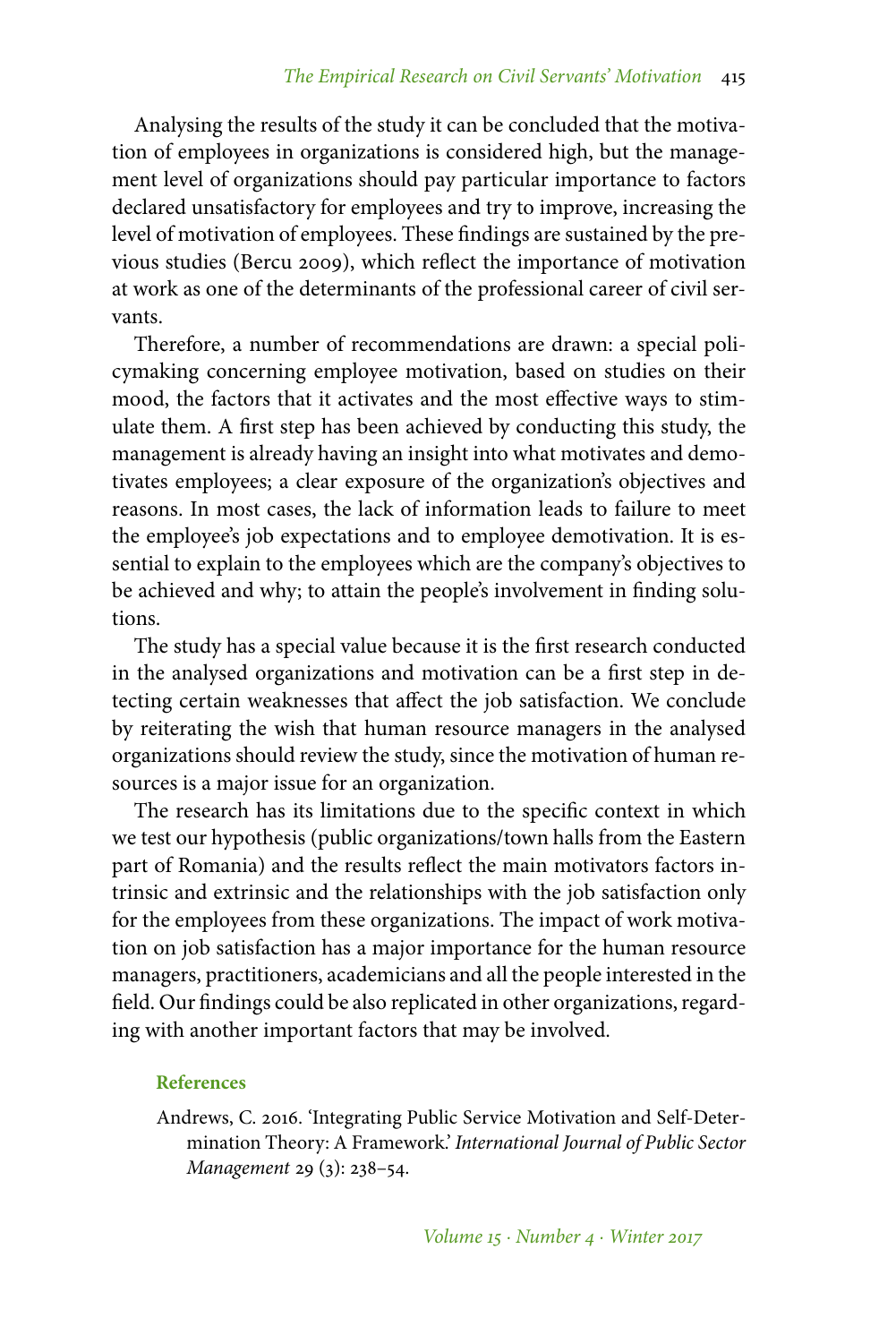- Aubert, N. 2003. *Diriger et motiver: art de pratique du management.* Paris: Éditions d'organisation.
- Behn, R. D. 1995. 'The Big Questions of Public Management.' *Public Administration Review* 55 (4): 313–24.
- Bercu, A. M. 2009. *Pregatirea profesionala si cariera personalului din Administratia publica.* Bucharest: Universitara Publishing House.
- Bright, L. 2008. 'Does Public Service Motivation Really Make a Difference on the Job Satisfaction and Turnover Intentions of Public Employees?' *The American Review of Public Administration* 38 (2): 149–66.
- Clegg, B., and P. Birch. 2002. *Crash Course in Creativity: Fresh Ideas, New Solutions.* London: Kogan Page.
- Cramer, D. 1996. 'Job Satisfaction and Organizational Continuance Commitment: A Two-Wave Panel Study.'*Journal of Organizational Behavior* 17:389–400.
- Gellerman, S. W. 1963. *Motivation and Productivity.* New York: American Management Association.
- Jex, S. M. 2002. *Organizational Psychology: A Scientist-Practitioner Approach.* New York: Wiley.
- Kanfer, R. 1994. 'Work Motivation: New Directions in Theory and Research.' In *Key Reviews in Managerial Psychology: Concepts and Research for Practice,* edited by C. L. Cooper and I. Robertson, 1–53. Chichester: Wiley
- Keirsey, D. 1998. *Please Understand Me ii.* Del Mar, ca: Prometheus Nemesis.
- Kluger, A. N., and A. DeNisi. 1996. 'The Effects of Feedback Interventions on Performance: A Historical Review, a Meta-Analysis, and a Preliminary Feedback Intervention Theory.' *Psychological Bulletin* 119 (2): 254– 84.
- Knippenberg, D. V. 2000. 'Work Motivation and Performance: A Social Identity Perspective.' *Applied Psychology* 49 (3): 357–71.
- Micle, M., and D. S. Saucan. 2009. *Motivarea person-alului: ghid pentru manageri.* Bucharest: Tribuna Economica.
- Nadeem, S., R. Majed, and R. Adnan. 2011. 'The Impact of Reward and Recognition Programs on Employee's Motivation and Satisfaction.' *Interdisciplinary Journal of Contemporary Research in Business* 3 (3): 1428–34.
- Nicolescu, O., and I. Verboncu. 2007. *Managementul organizatiei.* Bucharest: Economica Publishing House.
- O'Flynn, J. 2007. 'From New Public Management to Public Value: Paradigmatic Change and Managerial Implications.' *Australian Journal of Public Administration* 66 (3): 353–66.
- Park, S. M., and H. G. Rainey. 2007. 'Antecedents, Mediators, and Conse-